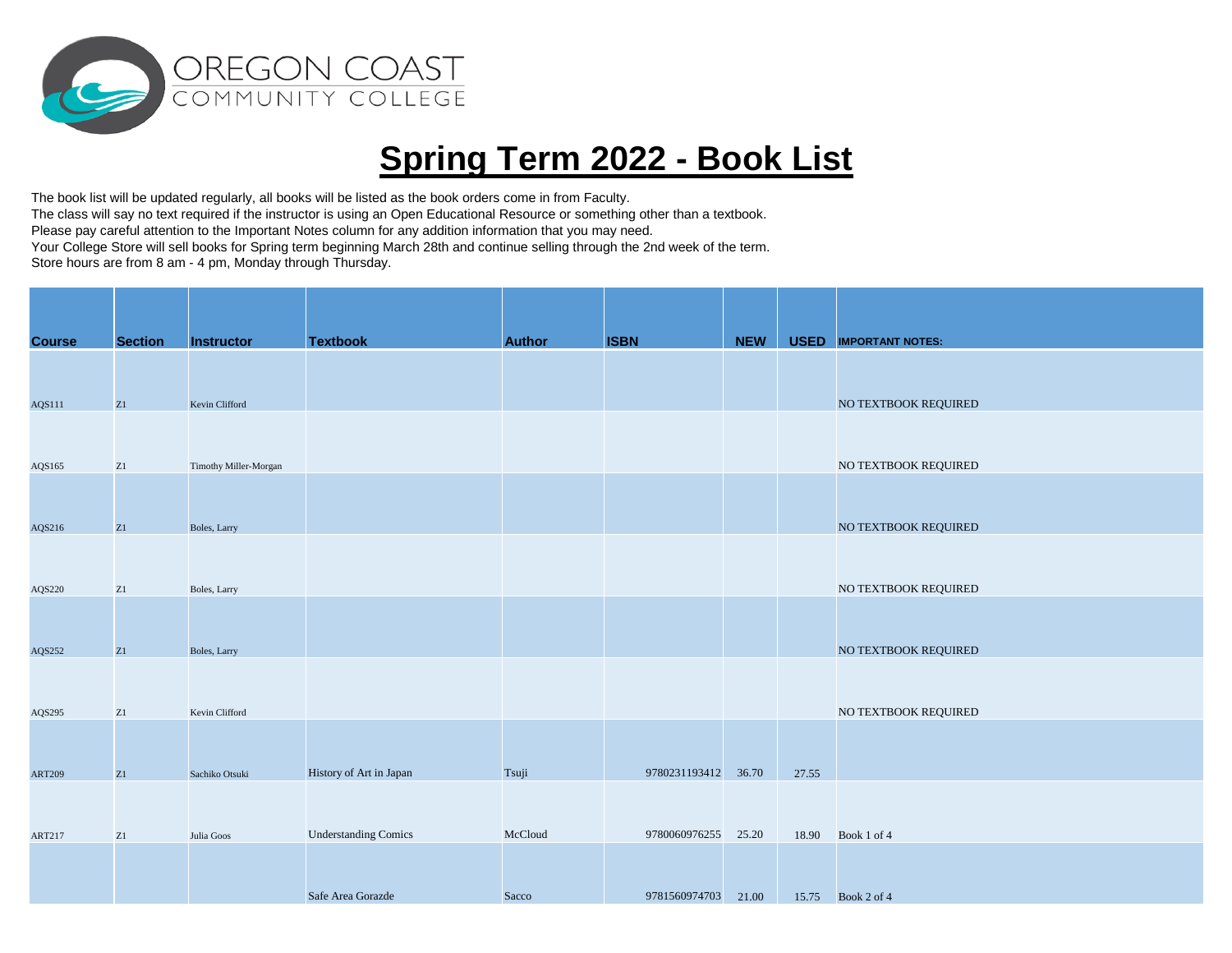| <b>Course</b> | <b>Section</b> | <b>Instructor</b>      | <b>Textbook</b>                                    | <b>Author</b> | <b>ISBN</b>         | <b>NEW</b> |       | <b>USED</b> IMPORTANT NOTES:                                                                                                                                                                                                                                   |
|---------------|----------------|------------------------|----------------------------------------------------|---------------|---------------------|------------|-------|----------------------------------------------------------------------------------------------------------------------------------------------------------------------------------------------------------------------------------------------------------------|
|               |                |                        |                                                    |               |                     |            |       |                                                                                                                                                                                                                                                                |
|               |                |                        | Complete Persepolis                                | Satrapi       | 9780375714832 26.20 |            | 19.65 | Book 3 of 4                                                                                                                                                                                                                                                    |
|               |                |                        |                                                    |               |                     |            |       |                                                                                                                                                                                                                                                                |
|               |                |                        | March, Book One                                    | Lewis         | 9781603093002       | 15.70      | 11.80 | Book 4 of 4                                                                                                                                                                                                                                                    |
|               |                |                        |                                                    |               |                     |            |       |                                                                                                                                                                                                                                                                |
| ART270ABC     | Z1             | Julia Goos             |                                                    |               |                     |            |       | Materials packet will be available in the College Store for purchase                                                                                                                                                                                           |
|               |                |                        |                                                    |               |                     |            |       |                                                                                                                                                                                                                                                                |
|               |                |                        |                                                    |               |                     |            |       |                                                                                                                                                                                                                                                                |
| ART271ABC     | Z1             | Julia Goos             |                                                    |               |                     |            |       | Materials packet will be available in the College Store for purchase                                                                                                                                                                                           |
|               |                |                        |                                                    |               |                     |            |       |                                                                                                                                                                                                                                                                |
| <b>ASL103</b> | Z1             | Junior Kargbo          |                                                    |               |                     |            |       | Same materials as Fall Term 2021 and Winter 2022                                                                                                                                                                                                               |
|               |                |                        |                                                    |               |                     |            |       |                                                                                                                                                                                                                                                                |
| <b>BA177</b>  | Z1             | <b>Gregory Charles</b> | Payroll Accounting with Access                     | Weinstein     | 9781640613607       | 196.00     |       | If purchasing a used, please be aware that you must also have access to the e-<br>lab portion of this course                                                                                                                                                   |
| <b>BA213</b>  | Z1             | Gregory Charles        | Horngreen's Financial and Managerial<br>Accounting | Matsumura     | 9780134642864       | 100.00     |       | Textbook + Access to MyFinance LabThe Bookstore will carry the complete<br>text with Financial & Managerial chapters but the course only requires you to<br>have the Financial Chapters. The price to the right is the bookstore price for the<br>complete set |
|               |                |                        |                                                    |               |                     |            |       |                                                                                                                                                                                                                                                                |
| <b>BA222</b>  | Z1             | Alberto Flores         |                                                    |               |                     |            |       | NO TEXTBOOK REQUIRED                                                                                                                                                                                                                                           |
|               |                |                        |                                                    |               |                     |            |       |                                                                                                                                                                                                                                                                |
| <b>BA226</b>  | Z1             | <b>Alberto Flores</b>  |                                                    |               |                     |            |       | NO TEXTBOOK REQUIRED                                                                                                                                                                                                                                           |
|               |                |                        |                                                    |               |                     |            |       |                                                                                                                                                                                                                                                                |
| <b>BA228</b>  | Z <sub>1</sub> | <b>Gregory Charles</b> | Quickbooks                                         | Labyrinth     | 9781640613287       | 147.00     |       | If purchasing a used, please be aware that you must also have access to the e-<br>lab portion of this course and also access to quickbooks                                                                                                                     |
|               |                |                        |                                                    |               |                     |            |       |                                                                                                                                                                                                                                                                |
| <b>BA260</b>  | Z1             | Alberto Flores         |                                                    |               |                     |            |       | NO TEXTBOOK REQUIRED                                                                                                                                                                                                                                           |
|               |                |                        |                                                    |               |                     |            |       |                                                                                                                                                                                                                                                                |
| <b>BI103</b>  | Z1             | Marion Mann            | Living World 9th                                   | Johnson       | 9781259694042       |            |       | OLD EDITION (9) - Same materials as Fall Term 21 and Winter 22                                                                                                                                                                                                 |
|               |                |                        |                                                    |               |                     |            |       |                                                                                                                                                                                                                                                                |
| <b>BI112</b>  | Z1             | Matthew Fisher         | Concepts of Biology                                | Openstax      | 9781938168116       |            |       | Free Online Textbook - E-Edition ISBN-1-947172-03-4                                                                                                                                                                                                            |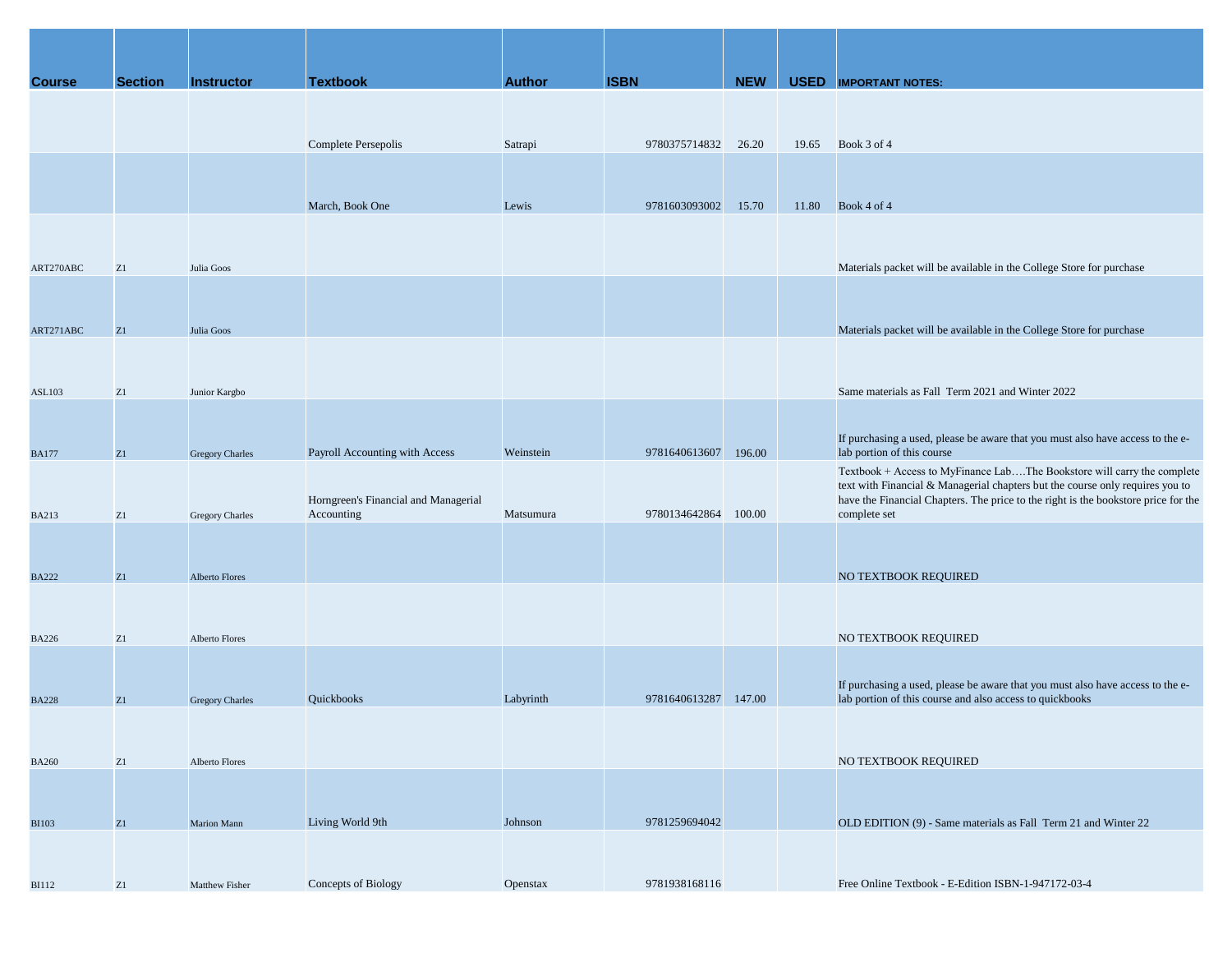| <b>Course</b> | <b>Section</b> | <b>Instructor</b>         | <b>Textbook</b>                     | <b>Author</b> | <b>ISBN</b>          | <b>NEW</b> |        | <b>USED</b> IMPORTANT NOTES:                                         |
|---------------|----------------|---------------------------|-------------------------------------|---------------|----------------------|------------|--------|----------------------------------------------------------------------|
|               |                |                           |                                     |               |                      |            |        |                                                                      |
|               |                |                           |                                     |               |                      |            |        |                                                                      |
| <b>BI142</b>  | Z1             | Marion Mann               | Intro to Marine Biology 4th         | Karleskint    | 9781133364467 157.50 |            | 118.15 |                                                                      |
|               |                |                           |                                     |               |                      |            |        |                                                                      |
| <b>BI213</b>  | Z1             | Matthew Fisher            | Biology                             | Openstax      | 9781947172517        |            |        | Free Online Textbook - E-Edition ISBN-1-947172-52-2                  |
|               |                |                           |                                     |               |                      |            |        |                                                                      |
|               |                |                           |                                     |               |                      |            |        |                                                                      |
| <b>BI233</b>  | Z1             | Matthew Fisher            | A&P                                 | Openstax      | 9781938168130        |            |        | Book 1 of 3 - Free Online Textbook - Digital version ISBN 1947172042 |
|               |                |                           |                                     |               |                      |            |        |                                                                      |
|               |                |                           | Atlas of Human Anatomy              | Nielson       | 9780470917473        |            |        | Book 2 of 3 - OPTIONAL - Not available at YCS                        |
|               |                |                           |                                     |               |                      |            |        |                                                                      |
|               |                |                           |                                     |               |                      |            |        |                                                                      |
|               |                |                           | Visual Guide to A&P                 | Krieger       | 9781617316265        |            |        | Book 3 of 3 - OPTIONAL - Not available at YCS                        |
|               |                |                           |                                     |               |                      |            |        |                                                                      |
| <b>CG100</b>  | Z1             | Theresa Neimann           |                                     |               |                      |            |        | NO TEXTBOOK REQUIRED                                                 |
|               |                |                           |                                     |               |                      |            |        |                                                                      |
|               |                |                           |                                     |               |                      |            |        |                                                                      |
| CH151         | Z1             | <b>Staff Staff</b>        |                                     |               |                      |            |        | NO Staff Assigned Yet                                                |
|               |                |                           |                                     |               |                      |            |        |                                                                      |
| CH223         | Z1             | Mike Springer             | Chemistry                           | Openstax      | 9781947172623        |            |        | Free Online Textbook - E-Edition ISBN-978-1-947172-61-6              |
|               |                |                           |                                     |               |                      |            |        |                                                                      |
| COMM111       | Z1             | Jan Bishop                | Mastering Public Speaking 10th      | Grice         | 9780135197653 112.00 |            |        | This is a digital version only.                                      |
|               |                |                           |                                     |               |                      |            |        |                                                                      |
|               |                |                           |                                     |               |                      |            |        |                                                                      |
| COMM140       | Z <sub>1</sub> | Francisca Trujillo-Dalbey | <b>Intercultural Communications</b> | Sorrells      | 9781506362861 95.20  |            | 71.40  |                                                                      |
|               |                |                           |                                     |               |                      |            |        |                                                                      |
| CS162         | Z1             | Sisi Virasak              |                                     |               |                      |            |        | NO TEXTBOOK REQUIRED                                                 |
|               |                |                           |                                     |               |                      |            |        |                                                                      |
|               |                |                           |                                     |               |                      |            |        |                                                                      |
| <b>EC201</b>  | Z1             | Tony Noble                | Principles of Microeconomics        | Openstax      | 9781947172340        |            |        | Free Online Textbook - digital ISBN 9781947172357                    |
|               |                |                           |                                     |               |                      |            |        |                                                                      |
| ECE123P       | Z1             | Oscar Juarez              | Meaningful Curr F/Young Child       | Moravcik      | 9780134444260 91.00  |            | 68.25  |                                                                      |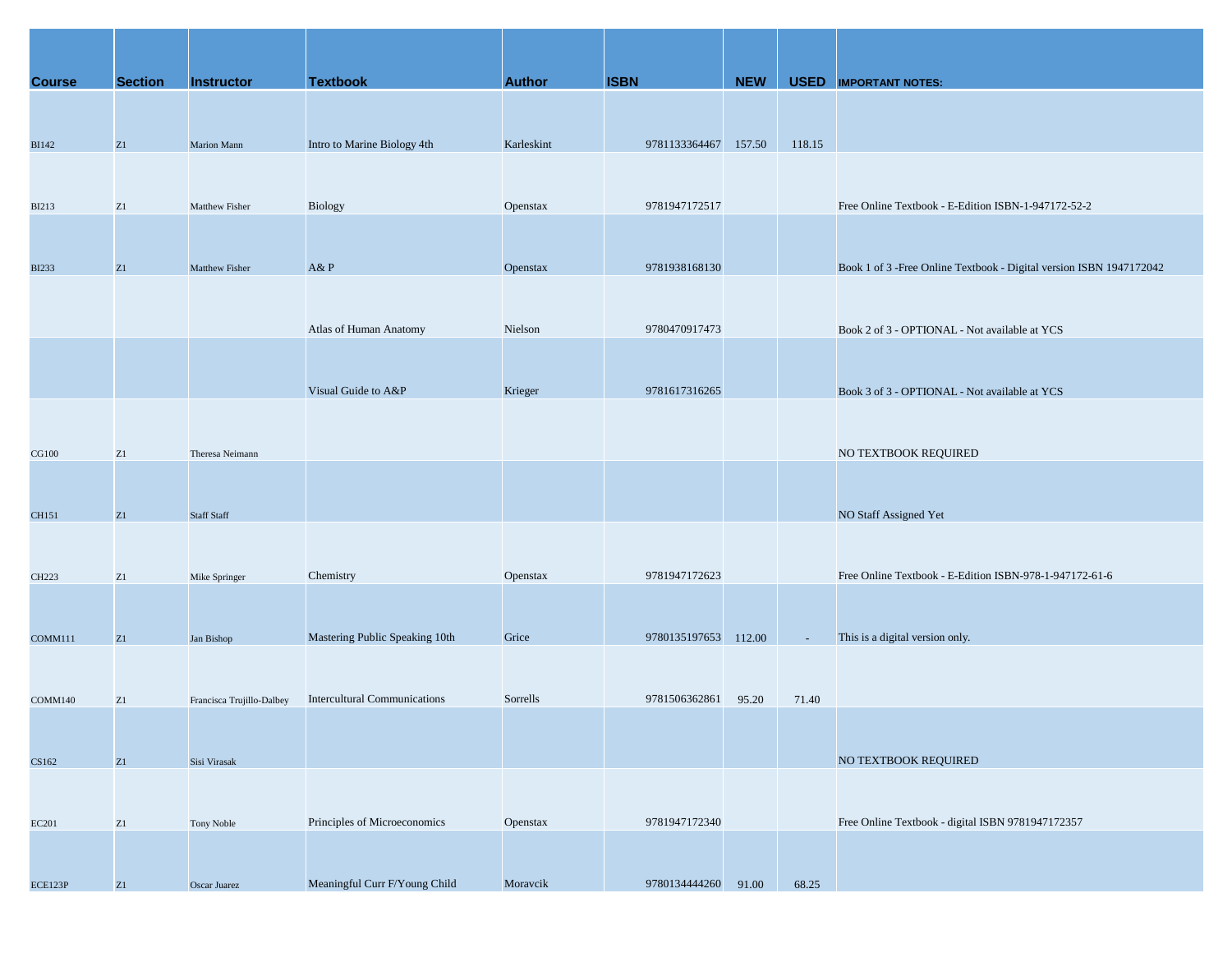| <b>Course</b> | <b>Section</b> | <b>Instructor</b>        | <b>Textbook</b>                    | <b>Author</b> | <b>ISBN</b>          | <b>NEW</b> |        | <b>USED</b> IMPORTANT NOTES:                                                                                                                                       |
|---------------|----------------|--------------------------|------------------------------------|---------------|----------------------|------------|--------|--------------------------------------------------------------------------------------------------------------------------------------------------------------------|
|               |                |                          |                                    |               |                      |            |        |                                                                                                                                                                    |
|               |                |                          |                                    |               |                      |            |        |                                                                                                                                                                    |
| ECE130B       | Z1             | Oscar Juarez             |                                    |               |                      |            |        | NO TEXTBOOK REQUIRED                                                                                                                                               |
|               |                |                          |                                    |               |                      |            |        |                                                                                                                                                                    |
| <b>ECE134</b> | Z1             | Oscar Juarez             | Meaningful Curr F/Young Child      | Moravcik      | 9780134444260        | 91.00      | 68.25  | Book 1 of 2                                                                                                                                                        |
|               |                |                          |                                    |               |                      |            |        |                                                                                                                                                                    |
|               |                |                          |                                    |               |                      |            |        |                                                                                                                                                                    |
|               |                |                          | 200 Essential Preschool Activities | Olson         | 9781605541044 20.95  |            |        | 15.75 Book 2 of 2                                                                                                                                                  |
|               |                |                          |                                    |               |                      |            |        |                                                                                                                                                                    |
|               |                |                          |                                    |               |                      |            |        |                                                                                                                                                                    |
| ED224         | Z1             | Theresa Harper           |                                    |               |                      |            |        | NO TEXTBOOK REQUIRED                                                                                                                                               |
|               |                |                          |                                    |               |                      |            |        |                                                                                                                                                                    |
| ED232         | Z1             | Oscar Juarez             | Health, Safety & Nut F/Young Child | Marotz        | 9781285427331 210.00 |            | 157.50 |                                                                                                                                                                    |
|               |                |                          |                                    |               |                      |            |        |                                                                                                                                                                    |
|               |                |                          |                                    |               |                      |            |        |                                                                                                                                                                    |
| ED290         | Z1             | Theresa Harper           |                                    |               |                      |            |        | NO TEXTBOOK REQUIRED                                                                                                                                               |
|               |                |                          |                                    |               |                      |            |        |                                                                                                                                                                    |
|               |                |                          |                                    |               |                      |            |        |                                                                                                                                                                    |
| <b>EMS135</b> | Z1             | Michelle Miller          |                                    |               |                      |            |        | Waiting on Instructor                                                                                                                                              |
|               |                |                          |                                    |               |                      |            |        |                                                                                                                                                                    |
|               | Z1             | Paul Lask                | The Story and It's Writer          | Charters      | 9781319125189        |            |        | Old edition - The bookstore cannot guarentee the availablitly of this text due to<br>the fact that it is an old edition. The instructor has been notified of this. |
| <b>ENG104</b> |                |                          |                                    |               |                      |            |        |                                                                                                                                                                    |
|               |                |                          |                                    |               |                      |            |        |                                                                                                                                                                    |
| <b>FN225</b>  | Z1             | Alesha Orton             |                                    |               |                      |            |        | Waiting on Instructor                                                                                                                                              |
|               |                |                          |                                    |               |                      |            |        |                                                                                                                                                                    |
|               |                |                          |                                    |               |                      |            |        | Instructor encourages book rental - Rental is not available at the OCCC                                                                                            |
| GS108         | Z1             | Genifer Lara             | Oceanography                       | Garrison      | 9781305105164 119.70 |            | 89.80  | Bookstore.                                                                                                                                                         |
|               |                |                          |                                    |               |                      |            |        |                                                                                                                                                                    |
|               | Z1             | Jeanne Markel            | Managing Stress With Access        | Seaward       | 9781284199994        | 108.15     | 81.15  |                                                                                                                                                                    |
| <b>HE242</b>  |                |                          |                                    |               |                      |            |        |                                                                                                                                                                    |
|               |                |                          |                                    |               |                      |            |        |                                                                                                                                                                    |
| <b>HE250</b>  | Z1             | <b>Oliver Richardson</b> |                                    |               |                      |            |        | NO TEXTBOOK REQUIRED                                                                                                                                               |
|               |                |                          |                                    |               |                      |            |        |                                                                                                                                                                    |
|               |                |                          |                                    |               |                      |            |        |                                                                                                                                                                    |
| <b>HST103</b> | Z1             | Tucker Jackson           | Western Civilization 11th          | Spielvogel    | 9780357362976 168.00 |            | 126.00 |                                                                                                                                                                    |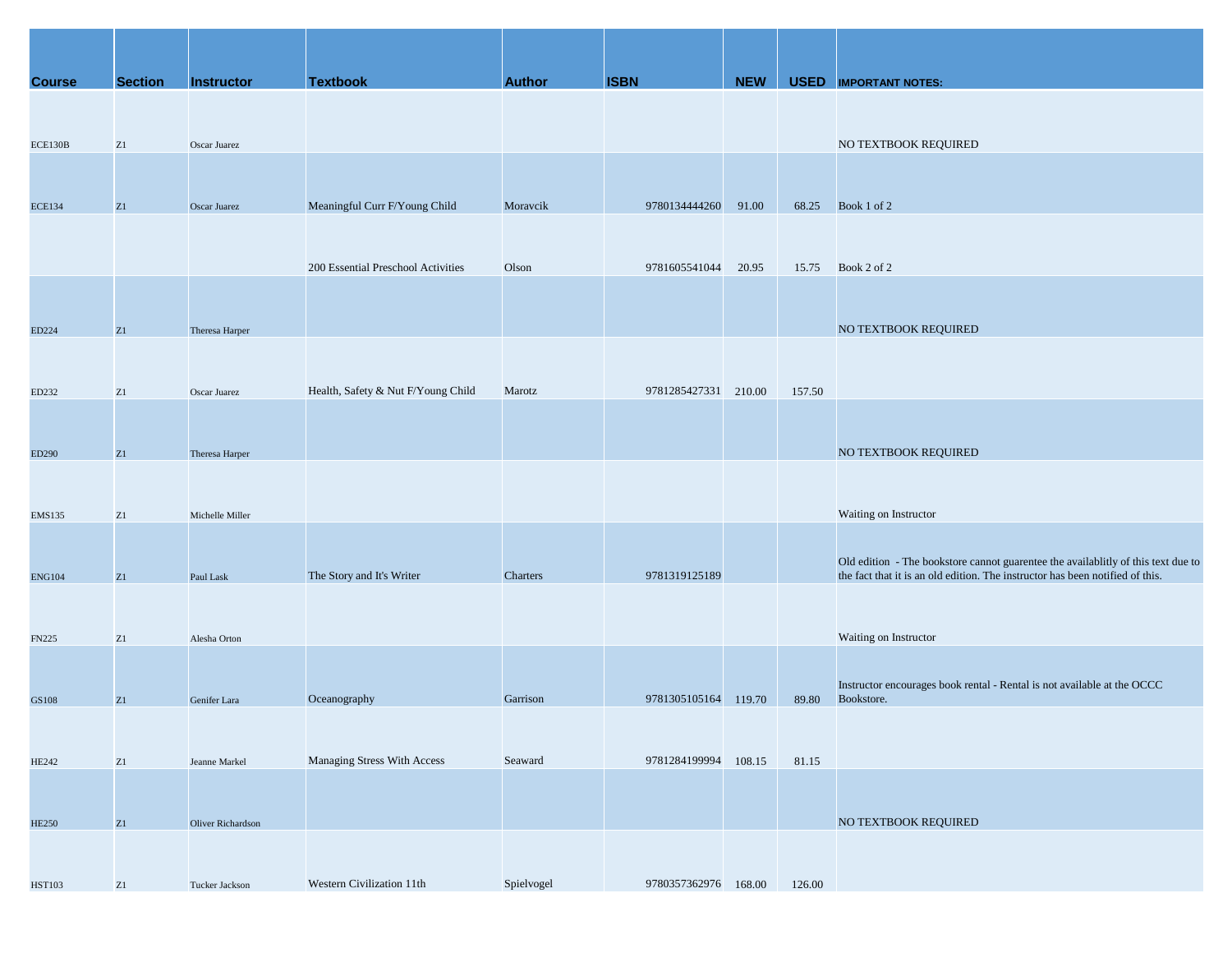| <b>Course</b>     | <b>Section</b> | <b>Instructor</b>      | <b>Textbook</b>                | <b>Author</b> | <b>ISBN</b>   | <b>NEW</b> |        | <b>USED</b> IMPORTANT NOTES:                                                |
|-------------------|----------------|------------------------|--------------------------------|---------------|---------------|------------|--------|-----------------------------------------------------------------------------|
|                   |                |                        |                                |               |               |            |        |                                                                             |
|                   |                |                        |                                |               |               |            |        | Must be atleast the 6th edition to work for this class - the instructor has |
| <b>HST203</b>     | Z1             | Tucker Jackson         | Give me Liberty -Seagul Ed 6th | Foner         | 9780393418224 | 84.00      | 63.00  | indicated that previous editions will NOT work for this class               |
|                   |                |                        |                                |               |               |            |        |                                                                             |
| LIB101            | Z1             | Darci Adolf            |                                |               |               |            |        | NO TEXTBOOK REQUIRED                                                        |
|                   |                |                        |                                |               |               |            |        |                                                                             |
|                   |                |                        |                                |               |               |            |        |                                                                             |
| MP111             | Z1             | <b>Bonnie Reaney</b>   | Medical Language-Immerse 5th   | Turley        | 9780135213643 | 161.00     | 120.75 |                                                                             |
|                   |                |                        |                                |               |               |            |        | Free online Textbook - https://openstax.org/books/elementary-algebra-       |
| MTH60             | Z1             | Marge Burak            | Elementary Algebra             | Openstax      | 9781975076467 |            |        | 2e/pages/1-introduction                                                     |
|                   |                |                        |                                |               |               |            |        |                                                                             |
|                   |                |                        |                                |               |               |            |        |                                                                             |
| MTH <sub>65</sub> | Z1             | Murray Tilson          | Elementary Algebra             | Openstax      | 9781975076474 |            |        | Free online Textbook                                                        |
|                   |                |                        |                                |               |               |            |        |                                                                             |
| MTH66             | Z1             | Murray Tilson          | Elementary Algebra             | Openstax      | 9781975076474 |            |        | Free online Textbook                                                        |
|                   |                |                        |                                |               |               |            |        |                                                                             |
|                   |                |                        |                                |               |               |            |        |                                                                             |
| MTH95             | Z1             | Jingyi You             |                                |               |               |            |        | Waiting on Instructor                                                       |
|                   |                |                        |                                |               |               |            |        |                                                                             |
| MTH98             | Z1             | Murray Tilson          | Pathways to Math Literacy 2nd  | Sobecki       | 9781259985607 | 137.20     | 102.90 | Loose Leaf Version of the textbook will be sold in the OCCC Bookstore       |
|                   |                |                        |                                |               |               |            |        |                                                                             |
| <b>MTH105</b>     | Z1             | <b>Alison Williams</b> |                                |               |               |            |        | Waiting on Instructor                                                       |
|                   |                |                        |                                |               |               |            |        |                                                                             |
|                   |                |                        |                                |               |               |            |        |                                                                             |
| <b>MTH111</b>     | Z1             | Jennifer Fleming       |                                |               |               |            |        | NO TEXTBOOK REQUIRED                                                        |
|                   |                |                        |                                |               |               |            |        |                                                                             |
| <b>MTH112</b>     | Z1             | Jennifer Fleming       |                                |               |               |            |        | NO TEXTBOOK REQUIRED                                                        |
|                   |                |                        |                                |               |               |            |        |                                                                             |
|                   |                |                        |                                |               |               |            |        |                                                                             |
| MTH213            | Z1             | Alison Williams        |                                |               |               |            |        | Waiting on Instructor                                                       |
|                   |                |                        |                                |               |               |            |        |                                                                             |
| <b>MTH251</b>     | Z1             | Alison Williams        |                                |               |               |            |        | Waiting on Instructor                                                       |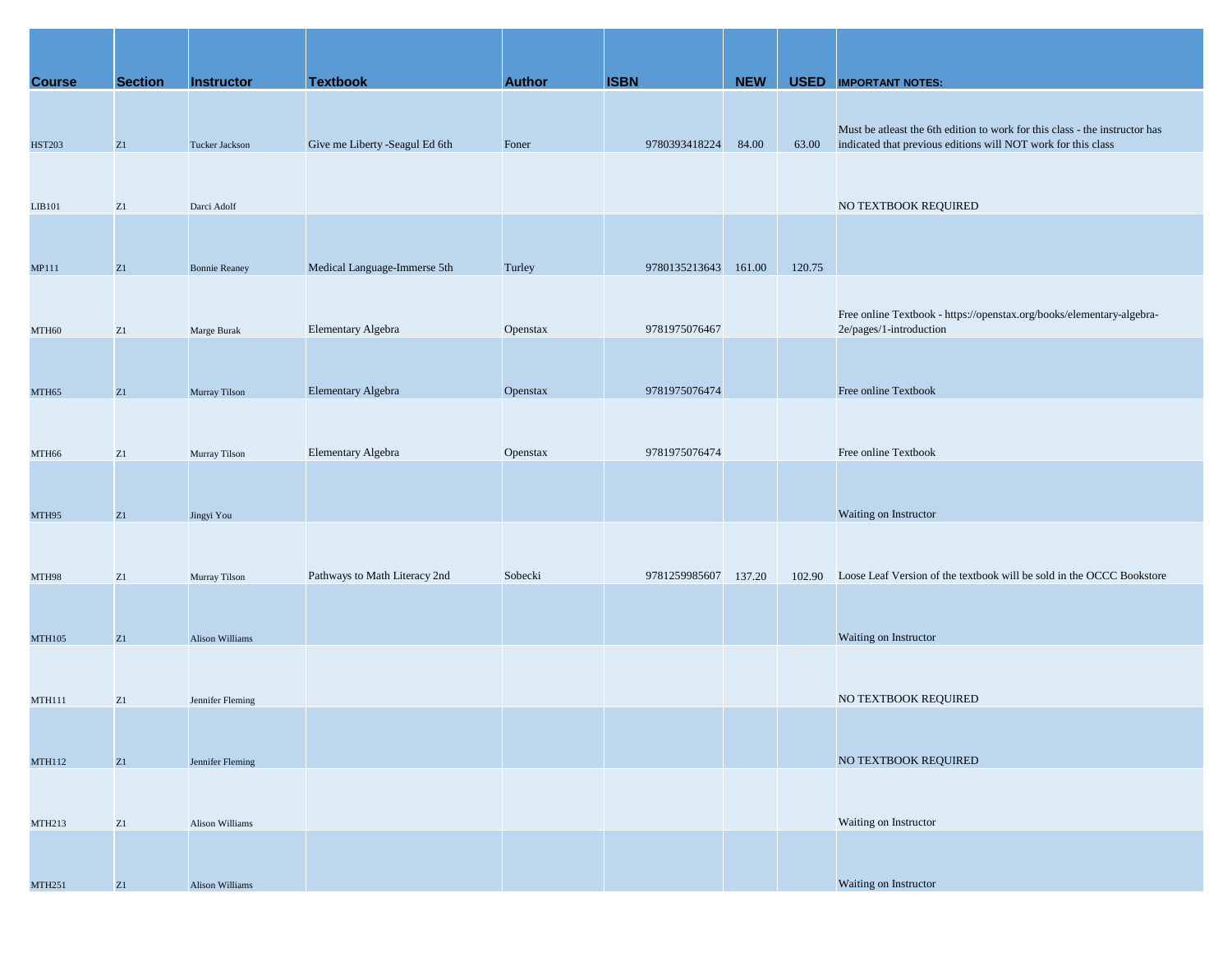| <b>Course</b>  | <b>Section</b> | <b>Instructor</b>    | <b>Textbook</b>                         | <b>Author</b> | <b>ISBN</b>   | <b>NEW</b> |       | <b>USED</b> IMPORTANT NOTES:                    |
|----------------|----------------|----------------------|-----------------------------------------|---------------|---------------|------------|-------|-------------------------------------------------|
|                |                |                      |                                         |               |               |            |       |                                                 |
|                |                |                      |                                         |               |               |            |       |                                                 |
| MUS191-193     | ${\bf Z}1$     | Mary Lee Scoville    |                                         |               |               |            |       | Waiting on Instructor                           |
|                |                |                      |                                         |               |               |            |       |                                                 |
| MUS191P-193P   | Z1             | Mary Lee Scoville    |                                         |               |               |            |       | Waiting on Instructor                           |
|                |                |                      |                                         |               |               |            |       |                                                 |
|                |                |                      |                                         |               |               |            |       |                                                 |
| <b>MUS206</b>  | ${\bf Z}1$     | Mary Lee Scoville    |                                         |               |               |            |       | Waiting on Instructor                           |
|                |                |                      |                                         |               |               |            |       |                                                 |
| MUS220A-F      | Z1             | Mary Lee Scoville    |                                         |               |               |            |       | Waiting on Instructor                           |
|                |                |                      |                                         |               |               |            |       |                                                 |
|                |                |                      |                                         |               |               |            |       |                                                 |
| NCMA113        | ${\bf Z}1$     | Lynn Barton          |                                         |               |               |            |       | NO TEXTBOOK REQUIRED                            |
|                |                |                      |                                         |               |               |            |       |                                                 |
| <b>NCMA125</b> | Z1             | Lynn Barton          |                                         |               |               |            |       | Students have bundle from previous term         |
|                |                |                      |                                         |               |               |            |       |                                                 |
|                |                |                      | Mosby's Textbook for Nursing Assistants |               |               |            |       |                                                 |
| <b>NUR101</b>  | Z1             | Lynn Barton          | 10th (2021)                             |               | 9780323655606 | 89.55      | 67.20 | Books are being provided/sold by the department |
|                |                |                      |                                         |               |               |            |       |                                                 |
| <b>NUR143</b>  | Z1             | Megan Cawley         |                                         |               |               |            |       | Students have bundle from previous term         |
|                |                |                      |                                         |               |               |            |       |                                                 |
|                | ${\rm Z}1$     |                      |                                         |               |               |            |       | Students have bundle from previous term         |
| <b>NUR145</b>  |                | Lynn Barton          |                                         |               |               |            |       |                                                 |
|                |                |                      |                                         |               |               |            |       |                                                 |
| <b>NUR243</b>  | Z1             | Megan Cawley         |                                         |               |               |            |       | Students have bundle from previous term         |
|                |                |                      |                                         |               |               |            |       |                                                 |
| <b>NUR244</b>  | Z1             | Lynn Barton          |                                         |               |               |            |       | Students have bundle from previous term         |
|                |                |                      |                                         |               |               |            |       |                                                 |
|                |                |                      |                                         |               |               |            |       |                                                 |
| PE182K-L       | Z1             | Anne-Laure Peaucelle |                                         |               |               |            |       | NO TEXTBOOK REQUIRED                            |
|                |                |                      |                                         |               |               |            |       |                                                 |
| PE247          | Z1             | Oliver Richardson    |                                         |               |               |            |       | NO TEXTBOOK REQUIRED                            |
|                |                |                      |                                         |               |               |            |       |                                                 |